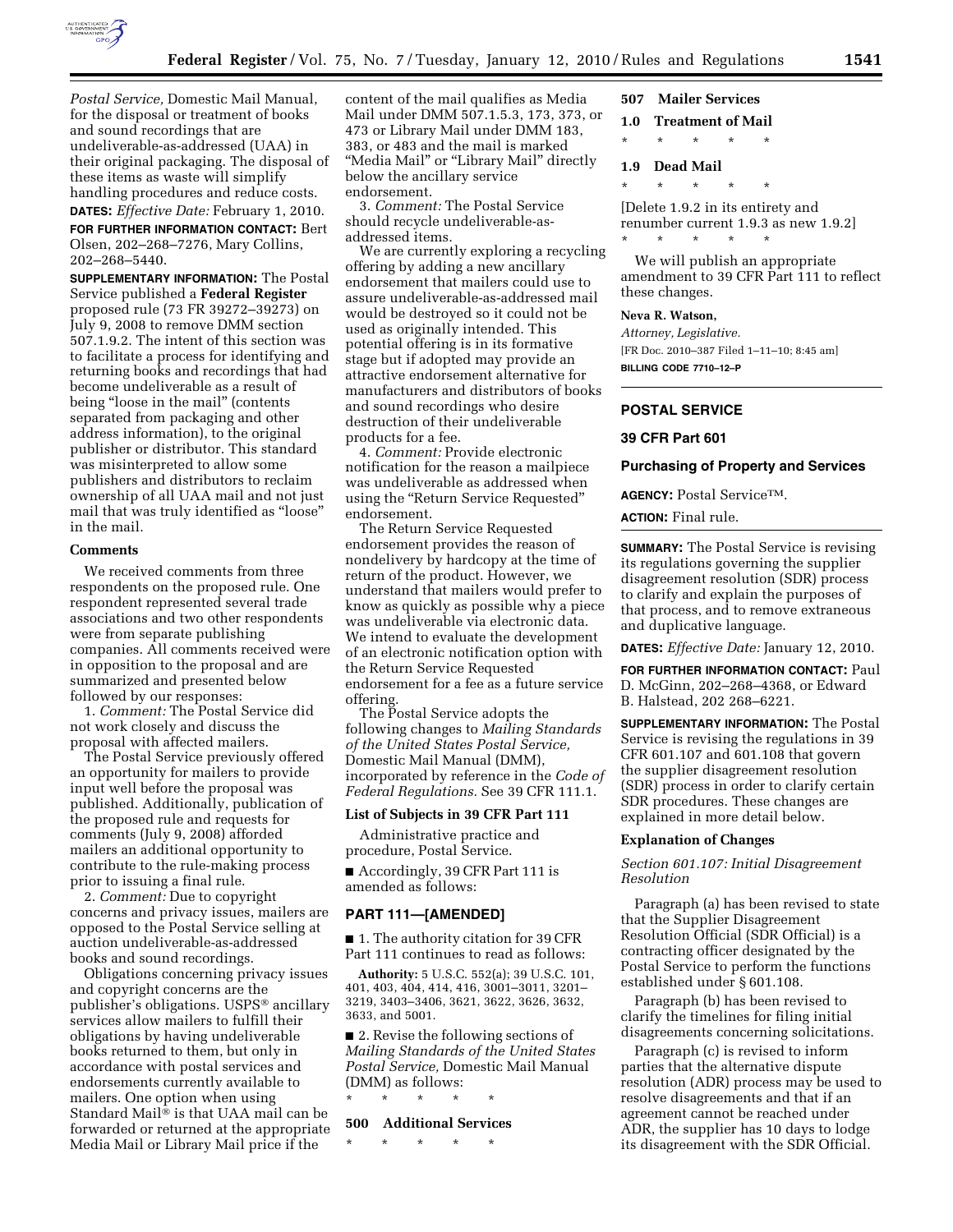# *Section 601.108: SDR Official Disagreement Resolution*

Paragraph (a) has been revised to remove language that was extraneous or duplicative of statements made in other paragraphs.

Paragraph (b) contains editorial changes and further explains the purposes of the disagreement resolution process.

Paragraph (c) clarifies the acceptable modes for submitting a disagreement under § 601.107 or contest of decision under § 601.105 and updates the dedicated fax number.

Paragraph (d) clarifies that this paragraph covers both disagreements under § 601.107 and contests of decisions under § 601.105. Paragraph (d)(3) has been revised for clarity.

Paragraph (e) is supplemented to provide examples of remedies that the SDR Official is authorized to grant.

Paragraph (g) explains when a challenged award becomes final, a status that varies depending on how the SDR Official resolves the disagreement. The grounds upon which appeals may be taken to Federal court, previously addressed in paragraph (g), are now addressed in a new paragraph (h).

Paragraph (h) clarifies the grounds upon which the Postal Service's final contract award, as described in paragraph (g), may be appealed. Paragraph (h) further clarifies that the party lodging the disagreement may seek review of the Postal Service's final contract award only after the mandatory administrative remedies provided under § 601.107 and § 601.108 have been exhausted.

Paragraph (i) is identical to the old paragraph (h), except that it now clarifies that the resolution timeframe applies not only to disagreements under § 601.107, but also to contests of decisions under § 601.105.

### **List of Subjects in 39 CFR Part 601**

Government procurement, Postal Service.

■ Accordingly, 39 CFR Part 601 is amended as follows:

#### **PART 601—[AMENDED]**

■ 1. The authority citation for 39 CFR Part 601 continues to read as follows:

**Authority:** 39 U.S.C. 401, 404, 410, 411, 2008, 5001–5605.

■ 2. Revise §§ 601.107 and 601.108 to read as follows:

# **§ 601.107 Initial disagreement resolution.**

(a) *Definitions.* 

(1) *Days.* Calendar days; however, any time period will run until a day that is

not a Saturday, Sunday, or legal holiday.

(2) *Disagreements.* All disputes, protests, claims, disagreements, or demands of whatsoever nature arising in connection with the acquisition of property and services within the scope of § 601.103 of this chapter, except those:

(i) That arise pursuant to a contract under the Contract Disputes Act under § 601.109;

(ii) That concern debarment, suspension, or ineligibility under § 601.113; or

(iii) That arise out of the nonrenewal of transportation contracts containing other provisions for the review of such decisions.

(3) *Interested parties.* Actual or prospective offerors whose direct economic interests would be affected by the award of, or failure to award, the contract.

(4) *Lodge.* A disagreement is lodged on the date it is received by the contracting officer or the Supplier Disagreement Resolution Official, as appropriate.

(5) *SDR Official.* The Supplier Disagreement Resolution Official, a contracting officer designated by the Postal Service to perform the functions established under § 601.108.

(b) *Policy.* It is the policy of the Postal Service and in the interest of its suppliers to resolve disagreements by mutual agreement between the supplier and the responsible contracting officer. All disagreements must be lodged with the responsible contracting office in writing via facsimile, e-mail, hand delivery, or U.S. Mail. For disagreements that concern the award of a contract, the disagreement shall be lodged within 10 days of the date the supplier received notification of award or 10 days from the date the supplier received a debriefing, whichever is later. For disagreements that concern alleged improprieties in a solicitation, the contracting officer must receive the disagreement before the time set for the receipt of proposals, unless the disagreement concerns an alleged impropriety that does not exist in the initial solicitation but which is subsequently incorporated into the solicitation, in which event the contracting officer must receive the disagreement no later than the next closing time for the receipt of proposals following the incorporation. The resolution period shall last 10 days from the date when the disagreement is lodged with the contracting officer. During the supplier-contracting officer 10-day resolution period, the responsible contracting officer's

management may help to resolve the disagreement. At the conclusion of the 10-day resolution period, the contracting officer must communicate, in writing, to the supplier his or her resolution of the disagreement.

(c) *Alternative dispute resolution.*  Alternative dispute resolution (ADR) procedures may be used to resolve a disagreement. If the use of ADR is agreed upon, the 10-day limitation is suspended. If agreement cannot be reached, the supplier has 10 days to lodge its disagreement with the SDR Official.

#### **§ 601.108 SDR Official disagreement resolution.**

(a) *General.* If a disagreement under § 601.107 is not resolved within 10 days after it was lodged with the contracting officer, if the use of ADR fails to resolve it at any time, if the supplier is not satisfied with the contracting officer's resolution of the disagreement, or if the decision not to accept or consider proposals under § 601.105 is contested, the SDR Official is available to provide final resolution of the matter. The Postal Service desires to resolve all such matters quickly and inexpensively in keeping with the regulations in this part.

(b) *Scope and applicability.* This procedure is established as the sole and exclusive means to resolve disagreements under § 601.107 and contests of decisions under § 601.105. This procedure is intended to expeditiously resolve disagreements that are not resolved at the responsible contracting officer level; to reduce litigation expenses, inconvenience, and other costs for all parties; to facilitate successful business relationships with Postal Service suppliers, the supplier community, and other persons; and to develop further the basis for the Postal Service's purchasing decisions and the administrative records concerning those decisions. All disagreements under § 601.107 and contests of decisions under § 601.105 will be lodged with and resolved, with finality, by the SDR Official under and in accordance with the sole and exclusive procedure established in this section.

(c) *Lodging.* The disagreement under § 601.107 or contest of decision under § 601.105 must be lodged with the SDR Official in writing via facsimile, e-mail, hand delivery, or U.S. Mail. The disagreement under § 601.107 or contest of decision under § 601.105 must state the factual circumstances relating to it and the remedy sought. A disagreement under § 601.107 must also state the scope and outcome of the initial disagreement resolution attempt with